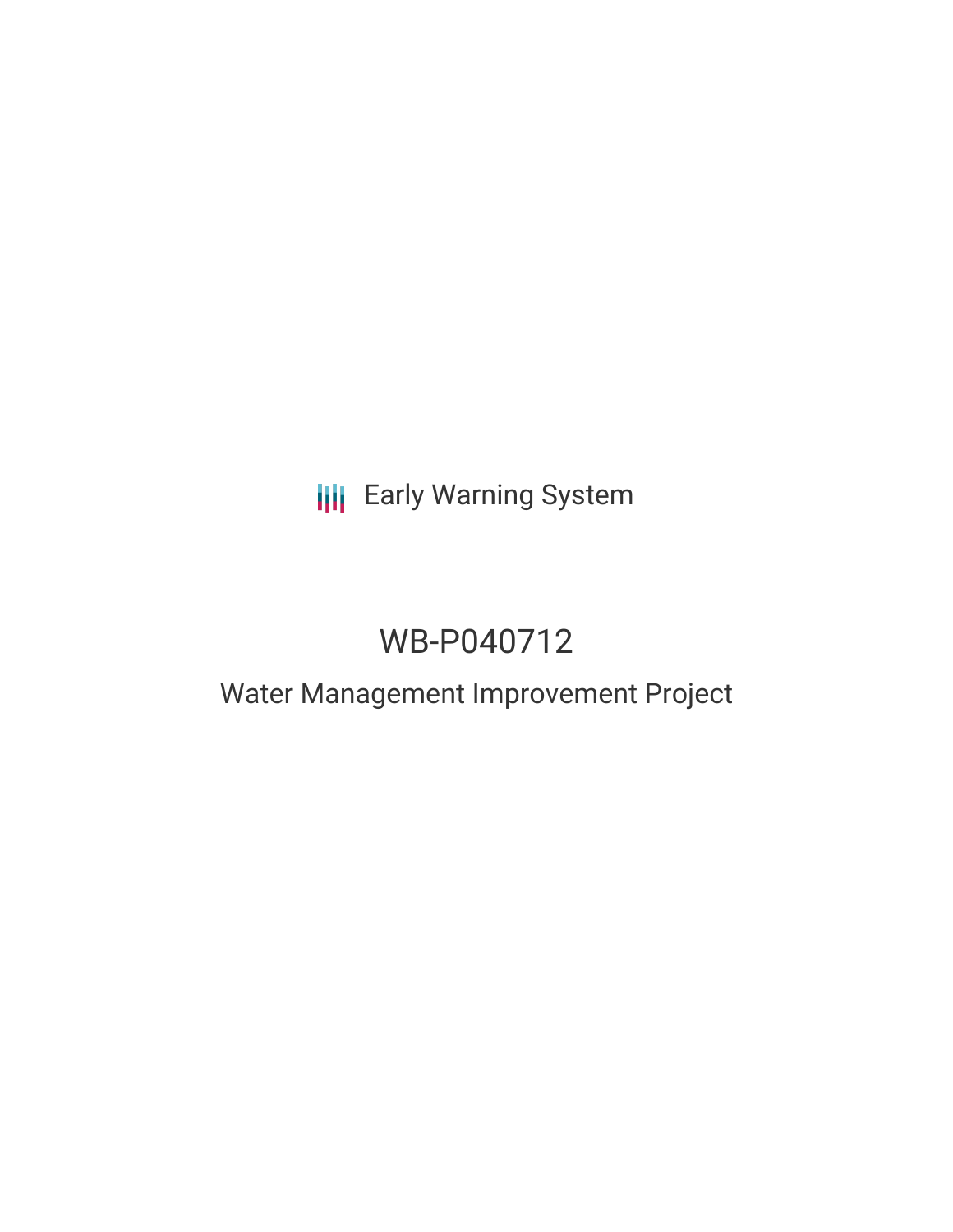

#### **Quick Facts**

| <b>Countries</b>               | Bangladesh                                                      |
|--------------------------------|-----------------------------------------------------------------|
| <b>Financial Institutions</b>  | World Bank (WB)                                                 |
| <b>Status</b>                  | Closed                                                          |
| <b>Bank Risk Rating</b>        | B                                                               |
| <b>Voting Date</b>             | 2007-09-18                                                      |
| <b>Borrower</b>                | GOVERNMENT OF BANGLADESH (GOB)                                  |
| <b>Sectors</b>                 | Law and Government, Technical Cooperation, Water and Sanitation |
| <b>Investment Type(s)</b>      | Loan                                                            |
| <b>Investment Amount (USD)</b> | \$102.26 million                                                |
| <b>Project Cost (USD)</b>      | \$136.70 million                                                |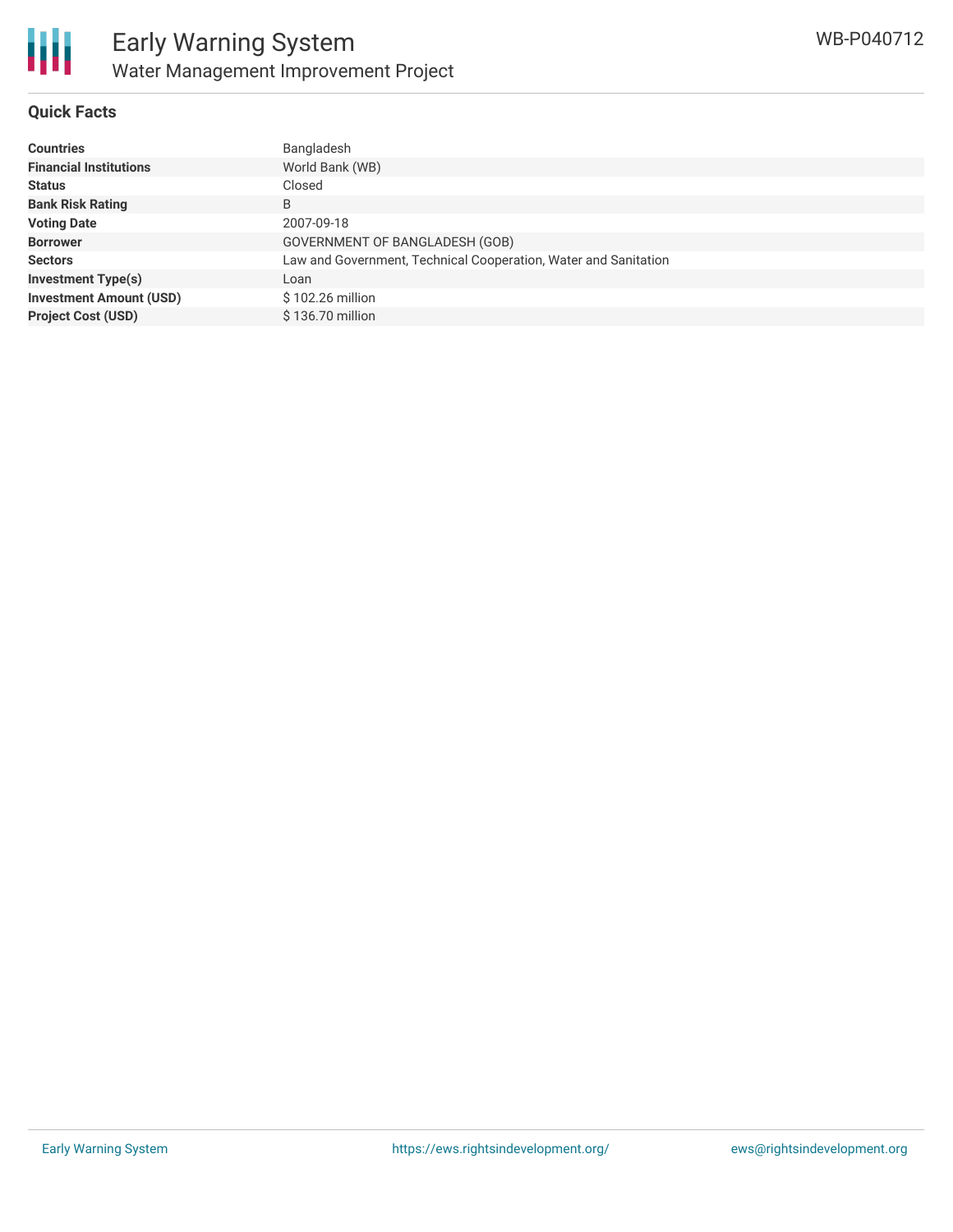

### **Project Description**

This project provides financing for rehabilitation and improvement of flood control, drainage and irrigation schemes. The components of the project include support rehabilitation and improvement of existing schemes and improvement of operation and maintenance performance of schemes. The project aims to transfer management to the local communities and improve national Government institutions that deal with national water resources.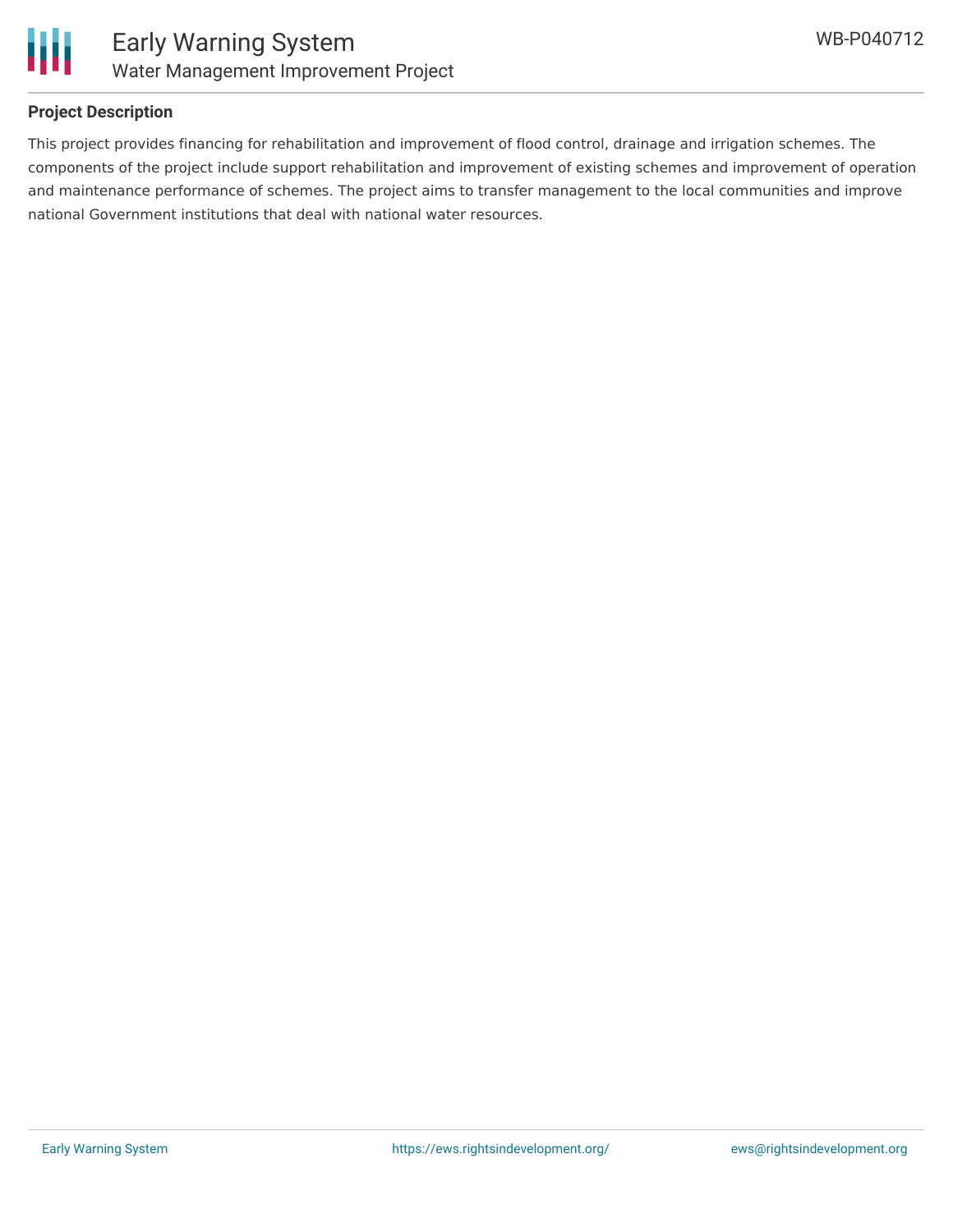

### **Investment Description**

World Bank (WB)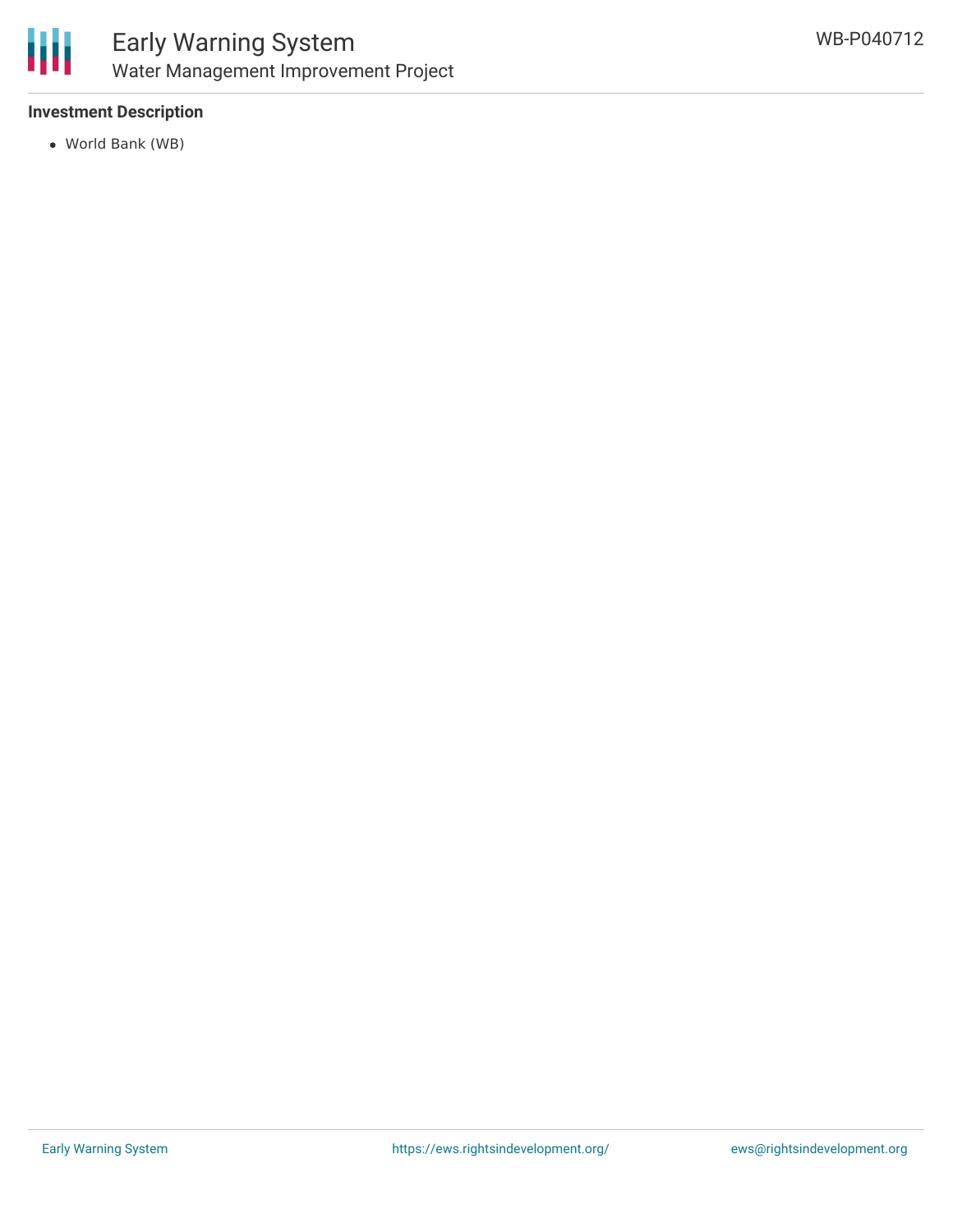

#### **Contact Information**

Contact: Mohinder S. Mudahar Title: Economic Adviser Tel: (880-2)966-9301 Ext. 681 Fax: (880-2)8613220 Email: [Mmudahar@worldbank.org](mailto:Mmudahar@worldbank.org) Location: Dhaka, Bangladesh (IBRD)

#### **ACCOUNTABILITY MECHANISM OF WORLD BANK**

The World Bank Inspection Panel is the independent complaint mechanism and fact-finding body for people who believe they are likely to be, or have been, adversely affected by a World Bank-financed project. If you submit a complaint to the Inspection Panel, they may investigate to assess whether the World Bank is following its own policies and procedures for preventing harm to people or the environment. You can contact the Inspection Panel or submit a complaint by emailing ipanel@worldbank.org. You can learn more about the Inspection Panel and how to file a complaint at: <http://ewebapps.worldbank.org/apps/ip/Pages/Home.aspx>.